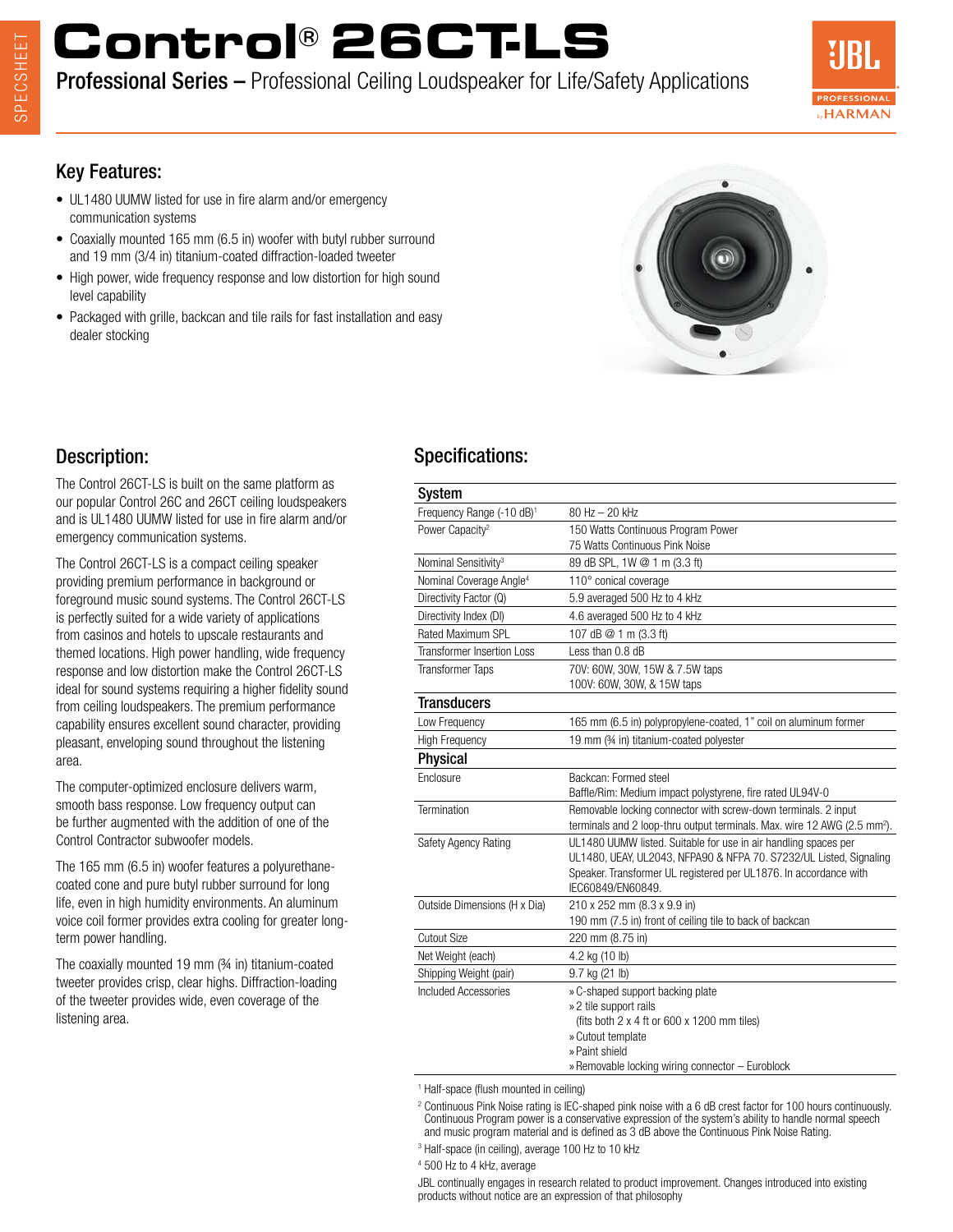# **Control® 26CT-LS**

Professional Series – Professional Ceiling Loudspeaker for Life/Safety Applications



Input connection is conveniently provided on a removable locking connector (included), providing secure connection via screw-down terminals and allowing a system to be prewired before installing the speaker for fast snap-on convenience. Separate connector terminals are available for the input and for the loopthrough wires, making it easy to jumper the speaker signal to additional speakers. The input terminal plate provides strain relief for either bare wire, plenum cable or ½ inch conduit (12 mm I.D.). The terminal box is securely enclosed to meet safety codes.

The speaker trim and grille are paintable to match any decor. A paint shield is provided for covering the drivers while painting the rim.

Installation of the Control 26CT-LS is quick and easy. The loudspeaker is packaged complete with the backcan, grille, support backing bracket and tile rails.

The entire installation can be accomplished without requiring access above the ceiling. A template is provided for marking the cutout. An innovative C-shaped support backing plate can be installed from below through the cutout to reinforce the top of the ceiling material. Tile bridge rails are included which can be screwed onto the C-plate to extend support to the T-channel grid in suspended ceiling installations. After the speaker is fitted through the cutout, it is held securely in place via three mounting tabs which tighten onto the C-plate, if used, or directly onto the ceiling material.

The Control 26CT-LS backcan is made of formed steel. An attachment loop is provided on the backcan for cabling to the building structure as a secondary support in seismic areas or where required by code.

The Control 26CT-LS includes a 60W multitap transformer for use in either 70.7V or 100V distributed-line systems. Taps are selected with a rotary switch conveniently located on the front panel, but protected under the grille, so that the speaker does not have to be removed to adjust tap settings.

All JBL Control Contractor loudspeakers—both ceiling speakers and surface-mount models—are designed with a similar sonic signature, allowing for mixing and matching of the various models within an application, providing a similar tonal character throughout the entire listening area.

### Safety and Regulatory Information:

The Control 26CT-LS has passed extensive testing and is in compliance with the following specifications and uses:

- Listed UL1480, category UUMW. For use with non-DC supervised systems.
- General Purpose Use Listed UL1480, Category UEAY
- Control 26CT-LS is suitable for use indoors in damp or dry locations
- Suitable for installation using Class 1, Class 2 or Class 3 wiring methods in accordance with NFPA 70, National Electric Code, 2002, Article 640, and with NFPA 72 for use with non-DC supervised control panels / amplifiers.
- Suitable with fire alarm circuit wiring methods in accordance with NFPA 70, National Electric Code, 2002, Article 760, and with NFPA 72 for use with non-DC supervised control panels/amplifiers.
- EMC Directive 89/336/EEC and Article 10 (1) of the directive EN50081-1 and EN50082-1
- Tested to IEC 60268-5

Measured audibility for the Control 26CT-LS at 10 feet (3.1 meters):

| Tap       | Sound Pressure Level dB(A) |
|-----------|----------------------------|
| 70V, 7.5W | 82 dB                      |
| 70V, 15W  | 85 dB                      |
| 70V, 30W  | 88 dB                      |
| 70V, 60W  | 90 dB                      |
| 100V, 15W | 85 dB                      |
| 100V, 30W | 88 dB                      |
| 100V, 60W | 90 dB                      |

#### Mounting Dimensions:

Dimensions in inches (mm)



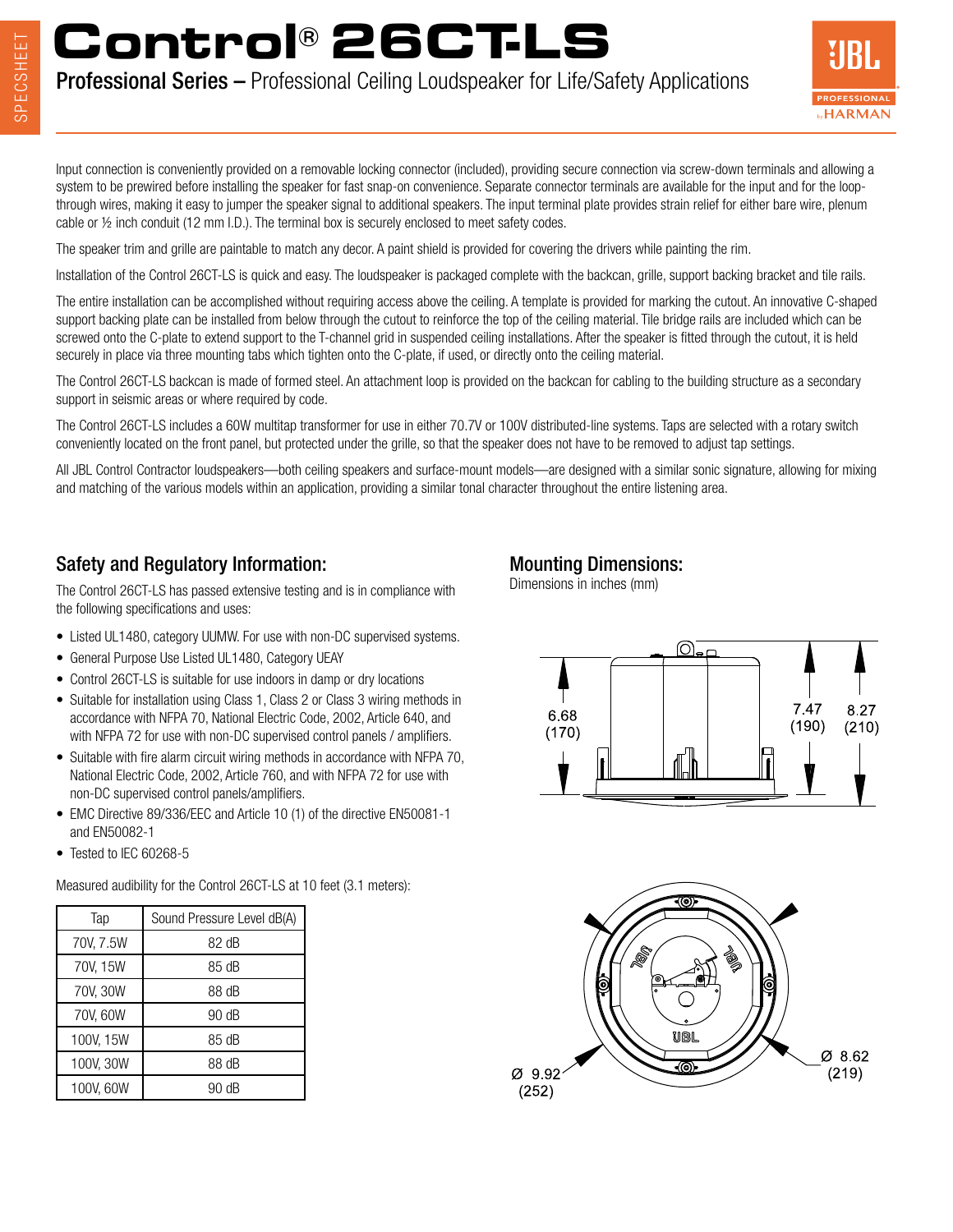# SPECSHEET SPECSHEET

# **Control® 26CT-LS**

Professional Series – Professional Ceiling Loudspeaker for Life/Safety Applications



### 1/3 Octave Polars: